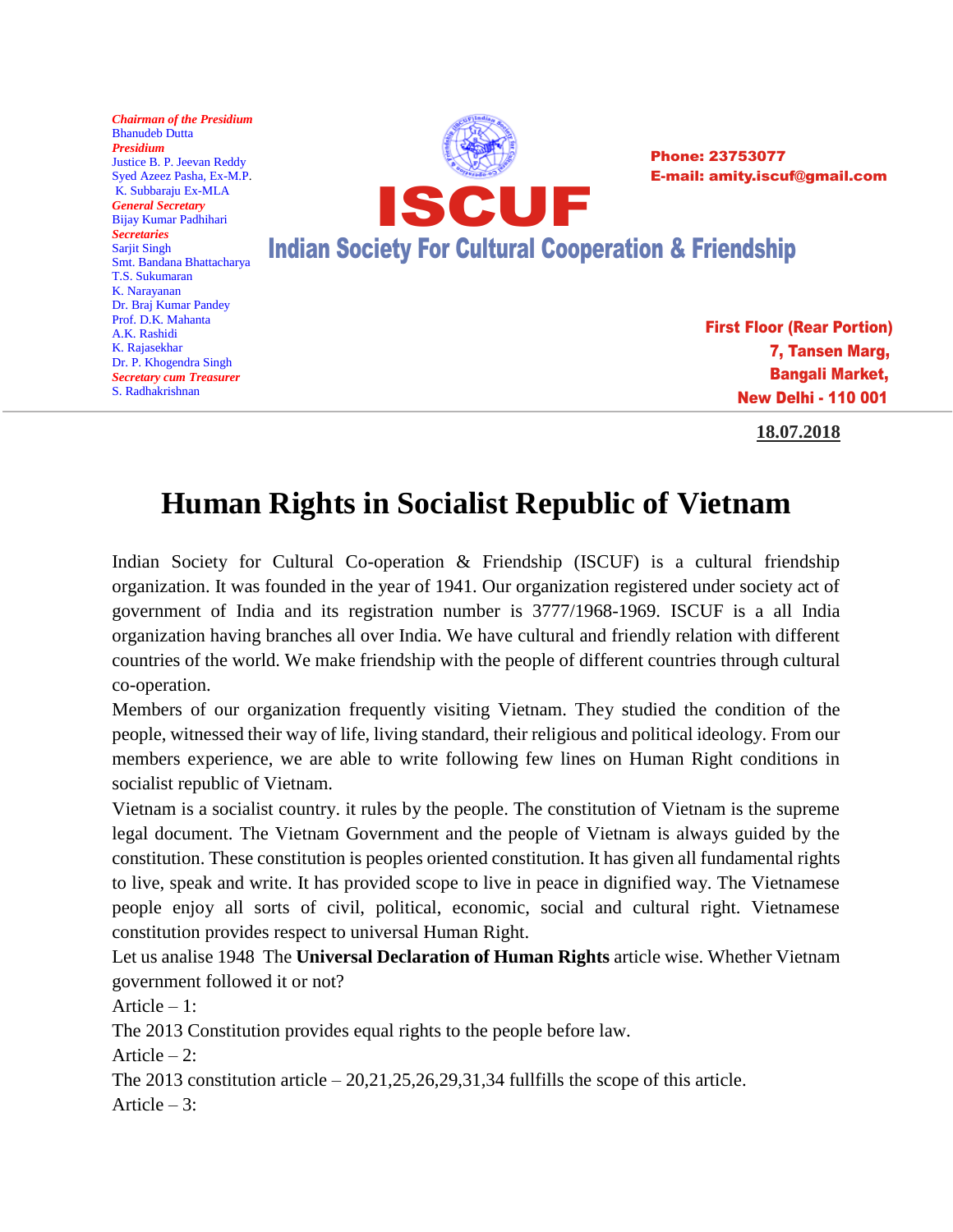Article-34 of 2013 Vietnam constitution has given right to social security. Article  $-4$ : There is no slavery and slave trade in Vietnam. Article  $-5$ : The 2013 constitution article – 20 and article – 21 follows it. Article –  $6$ : Constitution 2013 Article – 51,54  $&$  57 provides it. Article  $-7$ : 2013 constitution article 16 provides equality before law. Article – 8: 2013 constitution article – 6 and also article – 103 clause – 5 provides it. Article – 9: On 25th November, 2015 the National Assembly of Vietnam passed a law on it. Article –10: 2013 Constitution article – 58, 59, 60 & 61 provides the guarantee right to counsel. Article –11: Vietnam constitution is very liberal on this article. Article  $-12$ : Article 13 of Vietnam constitution Provides it. Article –13: Article 23 of 2013 constitution provides freedom of movement residence within the states. Article – 14: Vietnam follows the United Nations principle. Article  $-15$ : It strictly follows in Vietnam. Article – 16: Vietnam citizen have right to marry and equal right like other citizen. Article – 17: Constitution 2013 article – 32 provides right to own property. Article – 18: Constitution 2013 article-24 said every one shall enjoy right to freedom of belief and religion. Article – 19: Vietnam constitution provides right to freedom of opinion and expression. Article – 20: 2013 constitution article – 25 provide freedom of Association and assembly. Article – 21: 2013 constitution article – 27,28 and 29 provides right to take part in Government. Article – 22: Constitution 2013 article- 34 right to social security. Article  $-23$ :